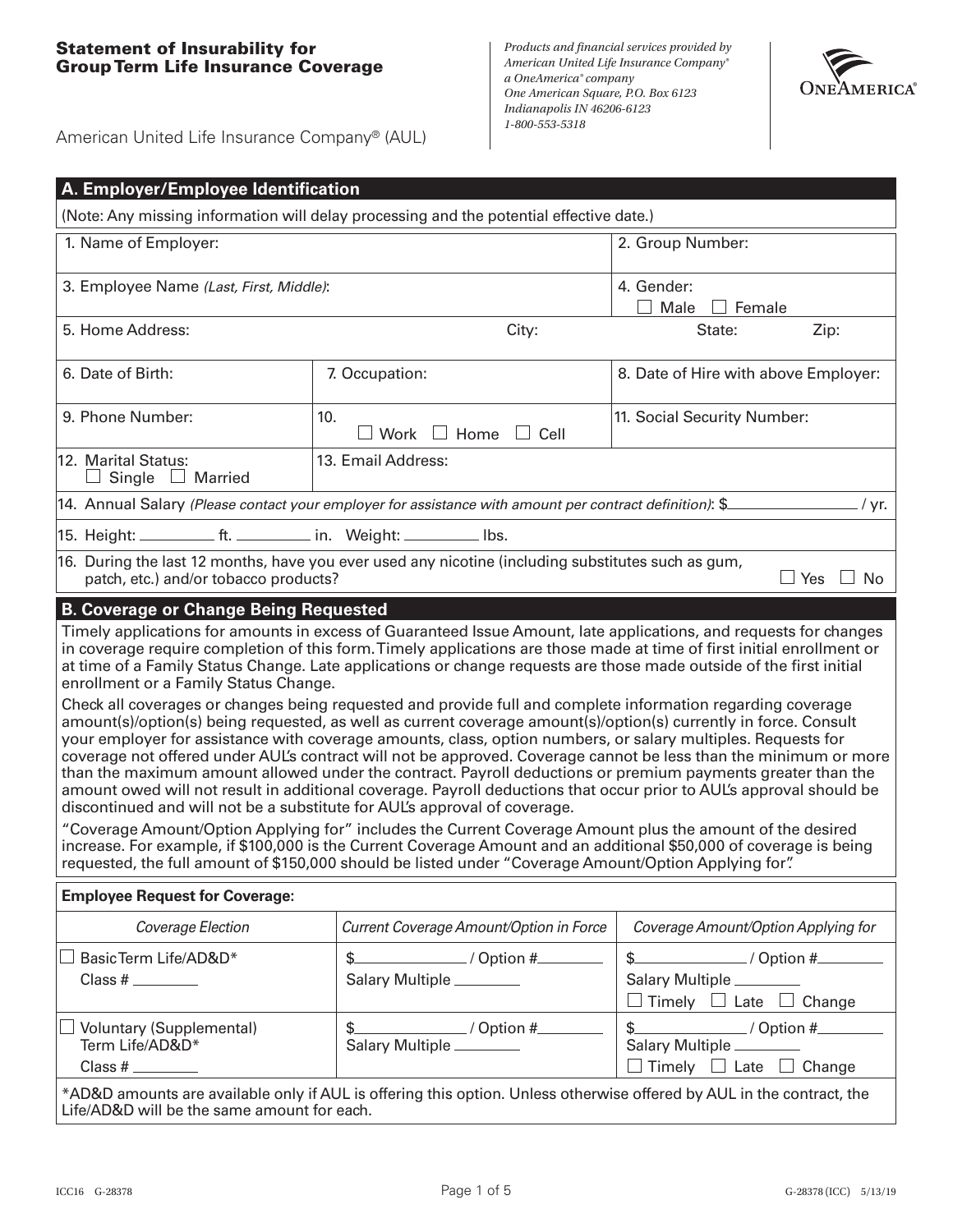| <b>B. Coverage or Change Being Requested (continued)</b>                                                                                                                                                                                                                   |                                         |                                                  |  |  |  |  |  |  |
|----------------------------------------------------------------------------------------------------------------------------------------------------------------------------------------------------------------------------------------------------------------------------|-----------------------------------------|--------------------------------------------------|--|--|--|--|--|--|
| <b>Request for Coverage of Dependent (spouse)</b><br>Must be completed if required for Group Coverage                                                                                                                                                                      |                                         |                                                  |  |  |  |  |  |  |
| Spouse Name (Last, First, Middle):                                                                                                                                                                                                                                         |                                         | Gender: $\Box$ M $\Box$ F Date of Birth: $\Box$  |  |  |  |  |  |  |
| Height: ________ ft. ________ in. Weight: _______ lbs.<br>───── Tobacco Use:** $\Box$ Yes<br>Email Address:<br>$\perp$<br>No.<br>**During the last 12 months, has any nicotine (including substitutes such as gum, patch, etc.) and/or tobacco products<br>ever been used? |                                         |                                                  |  |  |  |  |  |  |
|                                                                                                                                                                                                                                                                            |                                         |                                                  |  |  |  |  |  |  |
| Dependent Coverage Election                                                                                                                                                                                                                                                | Current Coverage Amount/Option in Force | Coverage Amount/Option Applying for              |  |  |  |  |  |  |
| Basic Dependent Life/AD&D*                                                                                                                                                                                                                                                 | \$.                                     | $$$ / Option #                                   |  |  |  |  |  |  |
| Spouse                                                                                                                                                                                                                                                                     |                                         | Timely $\Box$ Late $\Box$ Change                 |  |  |  |  |  |  |
| <b>Voluntary (Supplemental)</b><br>Term Life/AD&D*<br>Spouse                                                                                                                                                                                                               | \$<br>/ Option #_                       | / Option #___<br>Change<br>Late $\Box$<br>Timely |  |  |  |  |  |  |
| *AD&D amounts are available only if AUL is offering this option. Unless otherwise offered by AUL in the contract, the<br>Life/AD&D will be the same amount for each.                                                                                                       |                                         |                                                  |  |  |  |  |  |  |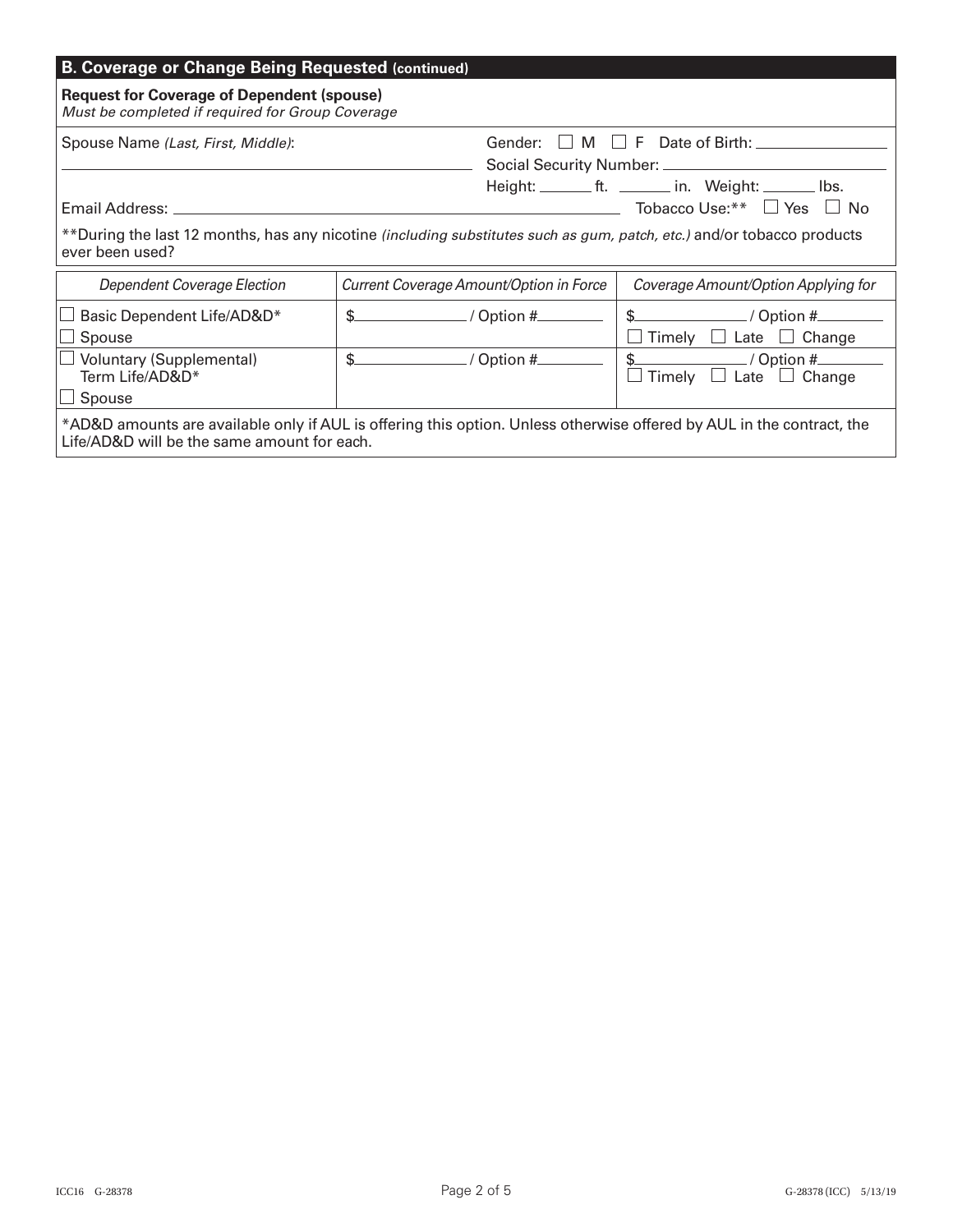## **UNDERWRITING INFORMATION: C. Health Questions Employee Spouse Spouse** Spouse Spouse Spouse Spouse Spouse Spouse Spouse Spouse Spouse Spouse Spouse Spouse Spouse Spouse Spouse Spouse Spouse Spouse Spouse Spouse Spouse Spouse Spouse Spouse Spouse Spouse Spouse Spouse S 1. Has any person proposed for insurance ever been diagnosed by a member of the medical profession as having or tested positive for Human Immunodeficiency Virus (AIDS virus) or Acquired Immune Deficiency Syndrome (AIDS)? Syndrome (AIDS)? 2. Within the last 7 years has any person proposed for insurance been diagnosed by a member of the medical profession as having, or been treated for: a. ALS *(Amyotrophic Lateral Sclerosis)*  $\Box$  Yes  $\Box$  No  $\Box$  Yes  $\Box$  No No b. Cancer *(Excluding Basal Cell Carcinoma)*  $\Box$  Yes  $\Box$  No  $\Box$  Yes  $\Box$  No No c. Cardiomyopathy  $\Box$  Yes  $\Box$  No  $\Box$  Yes  $\Box$  No d. Cirrhosis Yes No Yes No e. Clotting Disorder  $\square$  Yes  $\square$  No  $\square$  Yes  $\square$  No  $\square$  Yes  $\square$  No f. COPD *(Chronic Obstructive Pulmonary Disease)* / Emphysema Yes No Yes No q. Chron's Disease / Ulcerative Colitis  $\Box$  Yes  $\Box$  No  $\Box$  Yes  $\Box$  No  $\Box$  Yes  $\Box$  No h. Diabetes, Type 1 *(Insulin Dependent)* and the set of the set of the set of No | ∴ Yes No No No No No No No No i. Heart Attack  $\Box$  Yes  $\Box$  No  $\Box$  Yes  $\Box$  No  $\Box$  Yes  $\Box$  No j. Heart Disease, including with surgery *(Stent / Bypass)*  $\Box$  Yes  $\Box$  No  $\Box$  Yes  $\Box$  No k. Hepatitis Yes No Yes No l. Lupus Yes No Yes No m. Heart Disease / Murmur  $\square$  Yes  $\square$  No  $\square$  Yes  $\square$  No  $\square$  Yes  $\square$  No n. Mental or Nervous Disorder *(Excluding Anxiety / Mild Depression)* and  $\Box$  Yes  $\Box$  No  $\Box$  Yes  $\Box$  No No o. Organ Transplant  $\Box$  Yes  $\Box$  No  $\Box$  Yes  $\Box$  No  $\Box$  Yes  $\Box$  No p. Pancreatitis  $\square$  Yes  $\square$  No  $\square$  Yes  $\square$  No  $\square$  Yes  $\square$  No q. Paralysis Yes No Yes No Yes No Yes No Yes No Yes No Yes No Yes No Yes No Yes No Yes No Yes No Yes No Yes No r. Parkinson's  $\Box$  Yes  $\Box$  No  $\Box$  Yes  $\Box$  No  $\Box$  Yes  $\Box$  No s. PVD *(Peripheral Vascular Disease)*  $\Box$  Yes  $\Box$  No  $\Box$  Yes  $\Box$  No No t. Seizures / Epilepsy Yes □ No Yes □ No Yes □ No Yes □ No u. Stroke  $\Box$  Yes  $\Box$  No  $\Box$  Yes  $\Box$  No  $\Box$  Yes  $\Box$  No 3. Within the last 5 years has any person proposed for insurance been diagnosed by a member of the medical profession as having, or been treated for: a. Anemia Yes No Yes No b. Anxiety Yes No Yes No c. Asthma Yes No Yes No Yes No Yes No Yes No Yes No Yes No Yes No Yes No Yes No Yes No Yes No Yes No Yes No Yes d. Depression  $\Box$  Yes  $\Box$  No  $\Box$  Yes  $\Box$  No  $\Box$  Yes  $\Box$  No e. Diabetes, Type 2  $\Box$  Yes  $\Box$  No  $\Box$  Yes  $\Box$  No  $\Box$  Yes  $\Box$  No f. Diverticulitis  $\Box$  Yes  $\Box$  No  $\Box$  Yes  $\Box$  No  $\Box$  Yes  $\Box$  No g. Fibromyalgia / Chronic Pain Syndrome  $\Box$  Yes  $\Box$  No  $\Box$  Yes  $\Box$  No  $\Box$  Yes  $\Box$  No h. GERD *(Gastroesophageal Reflux Disease)* / Irritable Bowel Syndrome  $\Box$  Yes  $\Box$  No  $\Box$  Yes  $\Box$  No Yes  $\Box$  No i. High Blood Pressure  $\Box$  Yes  $\Box$  No  $\Box$  Yes  $\Box$  No  $\Box$  Yes  $\Box$  No j. Hyperlipidemia *(Elevated Cholesterol / Triglycerides)*  $\Box$  Yes  $\Box$  No  $\Box$  Yes  $\Box$  No k. Kidney / Bladder Disorder  $\Box$  Yes  $\Box$  No  $\Box$  Yes  $\Box$  No Yes  $\Box$  No l. Lung Disorder  $\square$  Yes  $\square$  No  $\square$  Yes  $\square$  No  $\square$  Yes  $\square$  No m. TIA *(Transient Ischemic Attack)*  $\Box$  Yes  $\Box$  No  $\Box$  Yes  $\Box$  No  $\Box$  Yes  $\Box$  No n. Tumor Yes No Yes No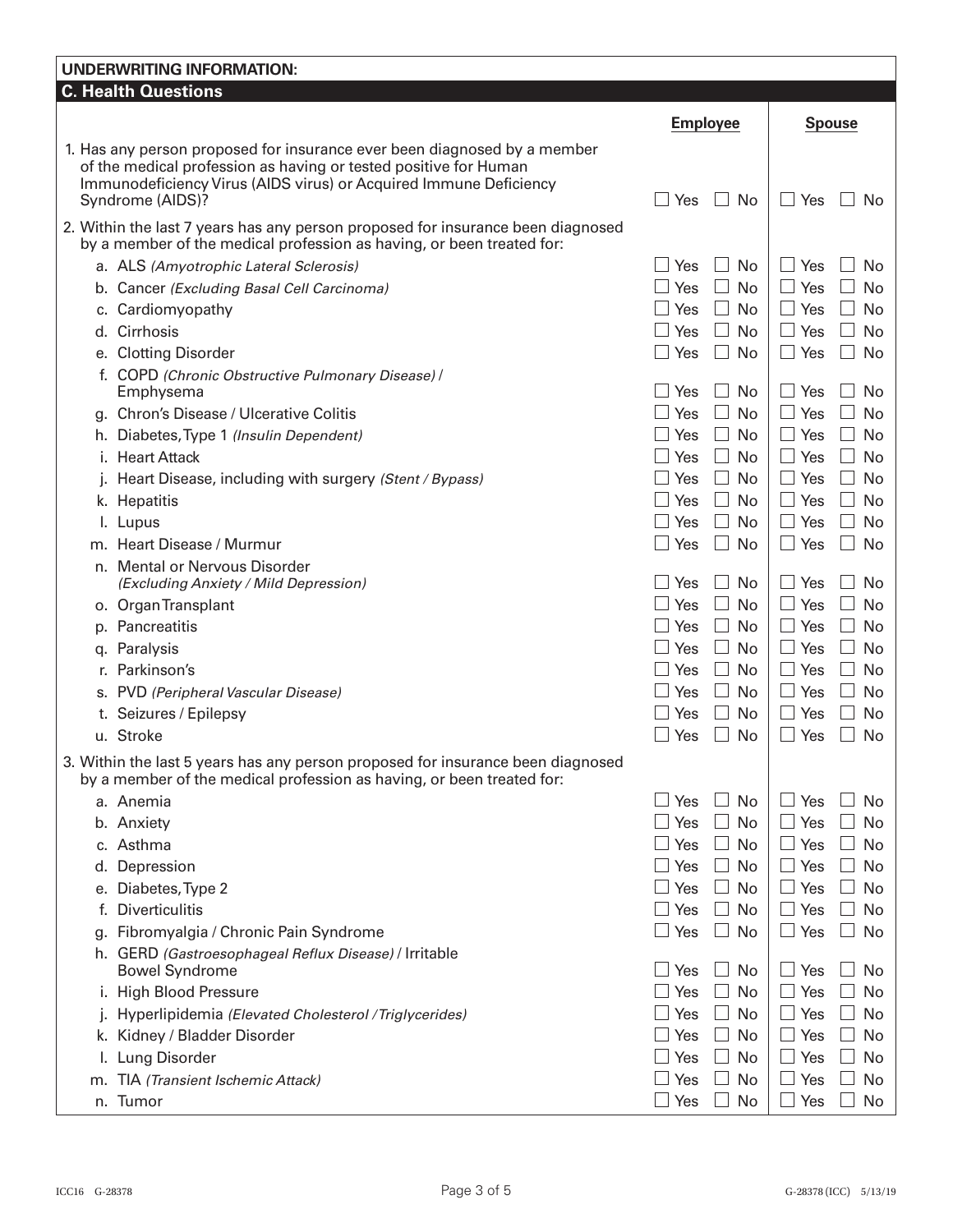| 4. Describe details of each "Yes" response from Questions 2 and 3.                                                                                                                                                             |                                                                                          |                     |  |                                                                    |                     |                                       |  |
|--------------------------------------------------------------------------------------------------------------------------------------------------------------------------------------------------------------------------------|------------------------------------------------------------------------------------------|---------------------|--|--------------------------------------------------------------------|---------------------|---------------------------------------|--|
| Name                                                                                                                                                                                                                           | <b>Question</b><br>Diagnosis and<br>Date(s)<br><b>Treatment Details</b><br>Number        |                     |  | Name of Physician, Hospital,<br>or Other Provider                  |                     |                                       |  |
|                                                                                                                                                                                                                                |                                                                                          |                     |  |                                                                    |                     |                                       |  |
| 5. Are you or your dependent currently taking prescribed or non-prescribed medications or have you<br>or your dependent taken any in the last 12 months?<br>If "Yes", please list below:                                       |                                                                                          |                     |  |                                                                    | $\Box$ Yes          | <b>No</b>                             |  |
| Name                                                                                                                                                                                                                           | Name of<br>Medication                                                                    | Date(s) in Use      |  | Date Prescribed, Name and Address<br>of Prescriber (if applicable) |                     |                                       |  |
|                                                                                                                                                                                                                                |                                                                                          |                     |  |                                                                    |                     |                                       |  |
|                                                                                                                                                                                                                                |                                                                                          |                     |  |                                                                    |                     |                                       |  |
|                                                                                                                                                                                                                                |                                                                                          |                     |  |                                                                    |                     |                                       |  |
|                                                                                                                                                                                                                                |                                                                                          |                     |  |                                                                    |                     |                                       |  |
| 6. Have you or your dependent been treated, examined, or advised by a member of the medical<br>profession regarding any illness, disease, or injury not listed above in the last 5 years?<br>(Wellness exams can be excluded.) |                                                                                          |                     |  |                                                                    | $\Box$ Yes          | $\Box$ No                             |  |
| 7. Have you or your dependent been advised by a member of the medical profession to get                                                                                                                                        |                                                                                          |                     |  |                                                                    |                     |                                       |  |
| diagnostic test in the last 5 years, except those tests related to the Human                                                                                                                                                   | specified medical care which was not completed, such as any hospitalization, surgery, or |                     |  |                                                                    | $\Box$ Yes          |                                       |  |
| Immunodeficiency Virus (AIDS virus)?<br>8. Have you or your dependent ever had life insurance declined, postponed, rated, or had<br>reinstatement refused?                                                                     |                                                                                          |                     |  |                                                                    | $\mathbb{R}$<br>Yes |                                       |  |
| 9. Have you or your dependent missed more than 5 consecutive days of active work, been unable<br>to attend school or perform the normal activities of like age, or been confined at home in the<br>past 6 months?              |                                                                                          |                     |  |                                                                    | $\Box$<br>Yes       |                                       |  |
| 10. Have you or your dependent ever received medical treatment or counseling for, or been advised<br>by a member of the medical profession to discontinue the use of alcohol?                                                  |                                                                                          |                     |  |                                                                    | $\Box$ Yes          |                                       |  |
| 11. Have you or your dependent ever received medical treatment or counseling for, or been advised<br>by a member of the medical profession to discontinue the use of prescribed or<br>non-prescribed drugs?                    |                                                                                          |                     |  |                                                                    | Yes                 |                                       |  |
| 12. Provide full details to each "Yes" response in questions 6-11:                                                                                                                                                             |                                                                                          |                     |  |                                                                    |                     |                                       |  |
| Name                                                                                                                                                                                                                           | <b>Question Number</b>                                                                   | <b>Full Details</b> |  |                                                                    |                     | No<br>No<br>$\Box$ No<br>∣ I No<br>No |  |
|                                                                                                                                                                                                                                |                                                                                          |                     |  |                                                                    |                     |                                       |  |
|                                                                                                                                                                                                                                |                                                                                          |                     |  |                                                                    |                     |                                       |  |